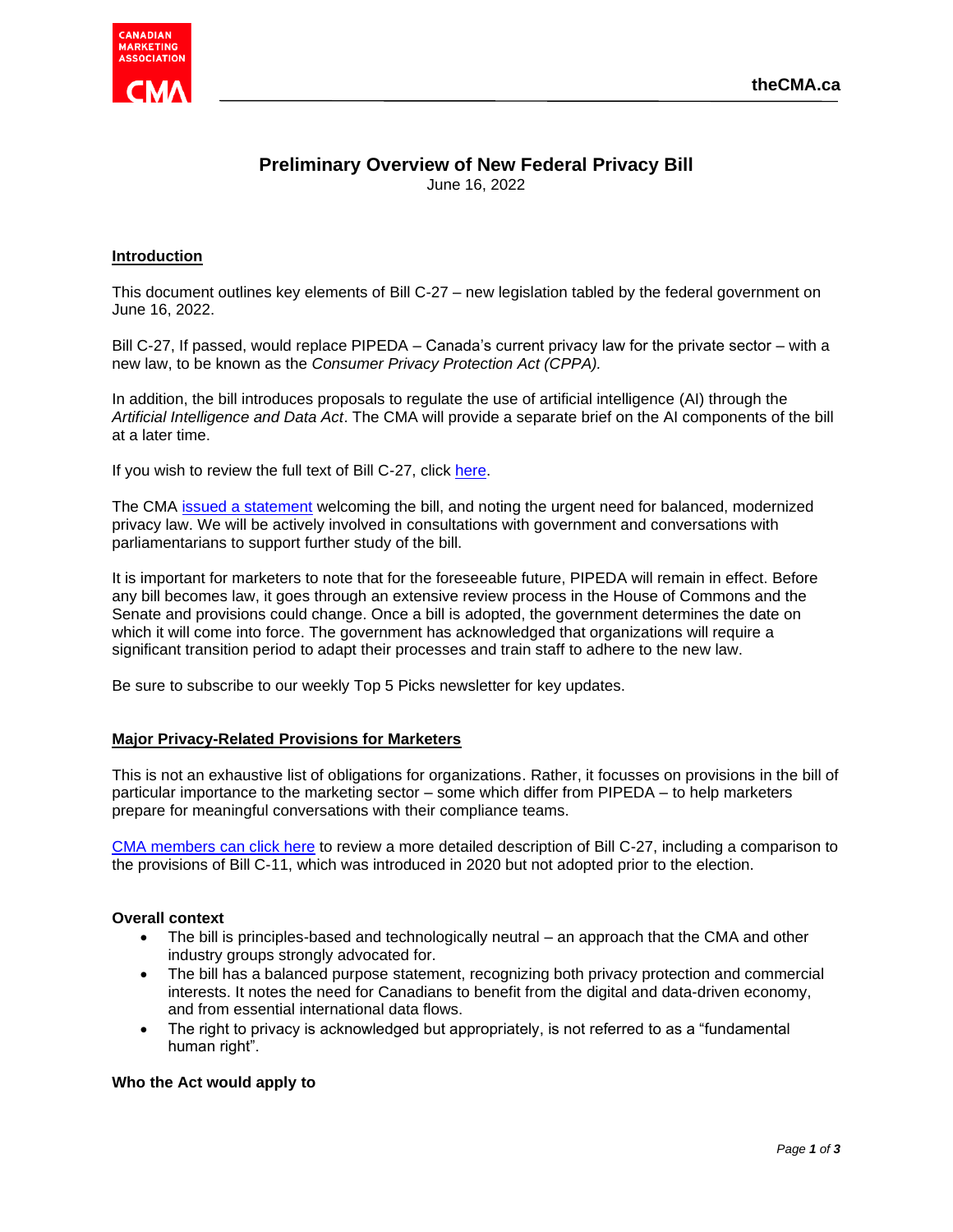

- The Act would apply to organizations, regardless of whether personal information is collected, used or disclosed by the organization itself or by a service provider on behalf of the organization.
- If a service provider collects, uses or discloses personal information for any purpose other than the purposes for which the information was transferred, it would be subject to the Act.
- Transfers of personal information to service providers for processing would continue to be permitted without requiring new knowledge or consent from customers.

## **Consent**

- The Act proposes to preserve Canada's model of express/implied consent, but with some changes.
- Express consent would be required for the collection, use, and disclosure of personal information unless the organization establishes that it is appropriate to rely on an individual's implied consent, taking into account the reasonable expectations of the individual and the sensitivity of the personal information.
- For consent to be valid, an organization would be required to provide the individual (e.g., in their privacy policy) with a prescribed list of information outlined in the Act, in plain language.
- The bill proposes new exceptions to consent for the collection and use of personal information, including for a prescribed list of business activities, and for when the organization has a legitimate interest that outweighs any potential adverse effect on the individual. To rely on legitimate interests, an assessment needs to be made by the organization that could be subject to inspection by the regulator.
- An organization would be permitted to use an individual's personal information without their knowledge or consent to de-identify the information, and could use de-identified information for internal research, analysis and development purposes.

#### **Children's data**

- The personal information of minors would be considered to be sensitive information.
- Parents or guardians could exercise the Act's rights and recourses on behalf of their child.

#### **Openness and transparency requirements**

- The Act includes enhanced general transparency requirements for organizations, including to provide an account of an organization's use of automated decision systems to make predictions, recommendations or decisions about individuals (but only those that could have a significant impact on them), and information on the retention periods applicable to sensitive personal information.
- Under certain circumstances, organizations would have to make certain information available at an individual's request, including the names of third parties or types of third parties to which they disclose their information, and an explanation of any prediction, recommendation or decision made about a person using an automated decision system (but again, only those that could have a significant impact on them).

#### **Disposal and retention of data**

- An organization would not be able to retain personal information for a period longer than necessary to a) fulfill the purposes for which the information was collected, used or disclosed or b) comply with the requirements of the Act, of federal or provincial law or of the reasonable terms of a contract.
- If an organization receives a written request from an individual to dispose of their personal information, it would be required to do so as soon as feasible. However, the obligation is subject to a number of practical exceptions, including if the information is not in relation to a minor, it is scheduled to be disposed of in accordance with the organization's information retention policy,